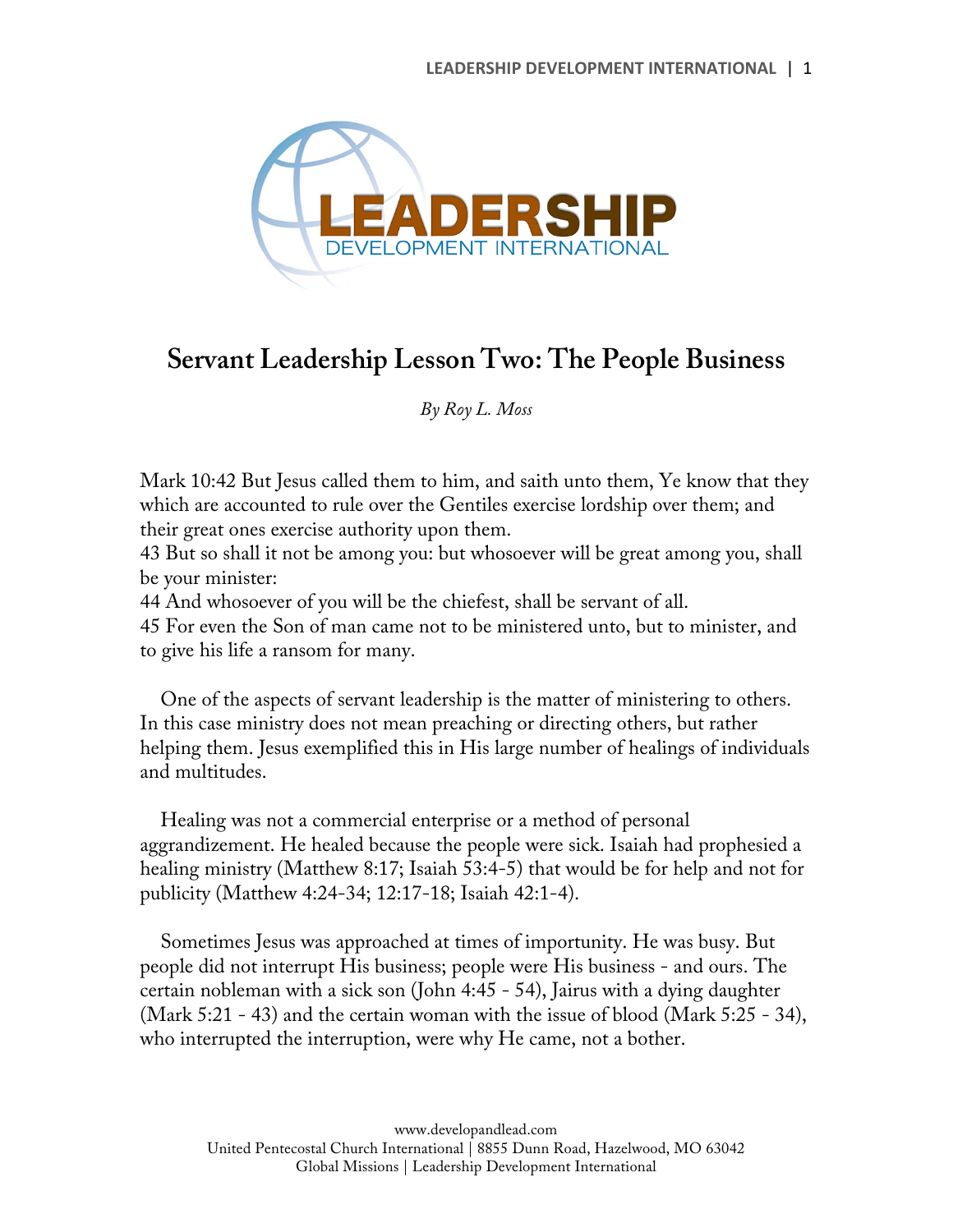At the risk of being accused of fostering burnout, let me point out that a servant (slave) works whether tired or not. The servant is assigned a task and works until it is done. The people with needs came to Jesus in droves (Matthew 12:15; 15:30; Mark 6:55-56; John 6:2) with their needs, and He worked until the needs were met (Matthew 4:23-24; 8:16; 9:35; 12:15; 14:36; 15:30; Mark 6:56; Luke 4:40 ). For the most part, a slave, or even an employee, does not get to set the type, time or goals of his labor. You may detest talking on the phone, but if you are hired by a telemarketing company, then talking on the phone will probably be your job, like it or not. I did not like getting burned, but it was just part of the job as an oilfield welder.

Paul used a different metaphor (II Timothy 2:4) to emphasize a different aspect of service. The soldier is also under orders, and not a free agent to pick and choose what he will, and will not, do. If a soldier is ordered to take a hill that has been taken and lost a dozen times, it is not his to complain, but to attack.

Again, much of what faces us can be summed up as a matter of attitude. Now I am not one of the 'sunshine boys' just spreading the message of such a strong positive mental attitude (PMA) that you can, by sheer will and PMA make today into last Thursday. But how we approach a matter can make a crucial difference. One who is unhappy with his job may leave work exhausted beyond his efforts. The same person may then spend more hours each week involved in harder work with hardly a notice of the exertion. The difference? A variation of attitude and approach. I like - or do not like - what I am doing. I see - or do not see - the value of my effort. That makes the difference! I read somewhere once of a psychologist who hired men, one at a time, to chop at a log with the blunt side of a single bit axe. Although the pay was good, no one stayed with the job very long. One of the men summed up his frustration: "I like to see the chips fly."

One does not have to listen long to hear someone with a tale of woe about the lack of appreciation for his or her efforts in ministering to a congregation. One pastor complained about the church not bringing what he thought was a sufficient amount of food during a revival. "If these people can't take better care of me than this, then I can go somewhere else," was his conclusion. Though I lost track of him through the years, I doubt he ever found a place where the sheep would act like shepherds so the shepherd could enjoy being a sheep. When we have complied with our job description (II Timothy 4:2, 5; I Timothy 3:2-7; Titus 1:7-9; 1 Peter 5:2-3), we have merely done what we were called to do. A soldier cannot expect the Congressional Medal of Honor for making up his bunk and completing a twenty mile march. A servant who works in the field and then serves supper should not expect elaborate praise for doing what he was told (Luke 17:7-10).